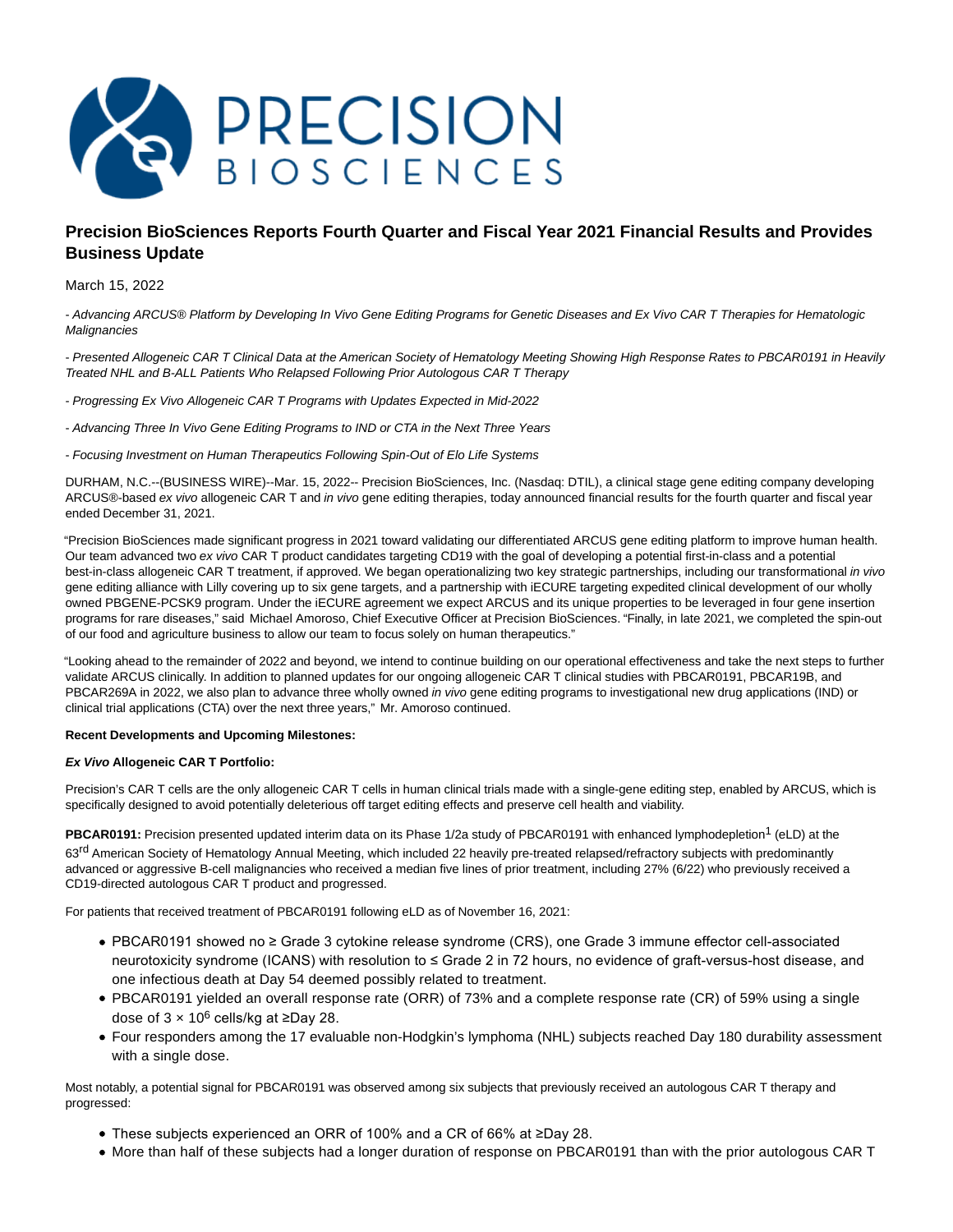#### treatment.

Precision BioSciences is prioritizing enrollment of these high unmet need NHL patients who have relapsed after receiving an autologous CAR T therapy as a potential path for PBCAR0191 to be a potential first-in-class allogeneic CAR T therapy.

**PBCAR19B:** PBCAR19B is a novel, immune-evading stealth cell candidate employing a single-gene edit to knock-down beta-2 microglobulin and express an HLA-E transgene. PBCAR19B is the first CAR T cell candidate in the clinic designed to evade rejection by host T cells and natural killer (NK) cells. Precision initiated a clinical trial of PBCAR19B in patients with NHL in mid-2021 and completed dosing at Dose Level 1. Precision plans to commence dosing at the next dose level with clinical trial material from an optimized manufacturing process once released and expects to provide a program update in mid-2022.

**CD19 Combination with Foralumab:** Precision also plans to evaluate one of its anti-CD19 CAR T cell candidates in combination with foralumab, a fully humanized anti-CD3 antibody from Tiziana Life Sciences, and expects to update its IND in 2022 to enable combination use. Including an anti-CD3 antibody as part of the lymphodepletion regimen may further reduce CAR T cell rejection by targeting CD3+ host T cells and suppressing their anti-CAR T response, enabling the CAR T cells to expand, proliferate, and persist to maximize long term clinical benefits.

**PBCAR269A:** PBCAR269A is an investigational allogenic CAR T cell candidate targeting B-cell maturation antigen (BCMA) for R/R multiple myeloma. Precision is evaluating PBCAR269A in a Phase 1/2a study in combination with nirogacestat, a gamma secretase inhibitor developed by SpringWorks Therapeutics and expects to provide an update in mid-2022.

#### **In Vivo Gene Editing Portfolio:**

With respect to its own wholly owned organic pipeline, Precision expects that three of its preclinical in vivo programs will advance to IND or CTA in the next three years:

- **PBGENE-PCSK9**: In 2021, Precision initiated a collaboration with iECURE, a mutation-agnostic in vivo gene editing company co-founded by James M. Wilson, M.D., Ph.D., pursuant to which Precision's wholly owned PBGENE-PCSK9 candidate is expected to be advanced through preclinical activities as well as a Phase 1 study in familial hypercholesterolemia. Long-term durability and safety of ARCUS in vivo gene editing to cut LDL cholesterol levels in nonhuman primates (NHPs) has been published in Nature Biotechnology (July 2018) and Molecular Therapy (June 2021). Nearly five years later, NHPs in this 2017 study continue to be monitored for ongoing, sustained reduction of LDL cholesterol levels while maintaining stable gene editing and data from these trials has not shown any obvious adverse events to date. A CTA filing is expected as early as the end of 2022. iECURE also expects to use an ARCUS nuclease to develop gene insertion programs in four rare genetic diseases.
- **PBGENE-PH1:** Preclinical research continues to progress for Precision's wholly owned in vivo gene editing program applying ARCUS to knock out the HAO1 gene as a potential one-time treatment for primary hyperoxaluria type 1 (PH1). Precision has initiated IND-enabling activities and expects to submit an IND or CTA in 2023 for PBGENE-PH1 delivered by lipid nanoparticle (LNP).
- **PBGENE-HBV:** Precision's gene editing program for chronic HBV applies ARCUS to knock out persistent closed circular DNA (cccDNA) and inactivate integrated hepatitis B genomes, potentially achieving durable HBV S-antigen (HBsAg) loss and viral clearance. Previously reported preclinical data has shown that ARCUS efficiently targeted and degraded HBV cccDNA in HBV-infected primary human hepatocytes and reduced expression of HBsAg by as much as 95%. Utilizing newly developed models of HBV infection, high levels of ARCUS gene editing were demonstrated in both mice and non-human primates after LNP administration of ARCUS mRNA. In the HBV mouse model, which sustains HBsAg expression, ARCUS gene editing resulted in >95% HBsAg reduction. Precision will pursue clinical development of its PBGENE-HBV candidate using LNP delivery and expects to submit an IND/CTA in 2024.

In 2021, Precision began an in vivo gene editing collaboration with Lilly and made progress applying ARCUS nucleases for three initial targets, including Duchenne muscular dystrophy in muscle, a central nervous system directed target, and a liver directed target.

#### **Corporate:**

In December 2021, Precision announced its entry into an agreement with a syndicate of investors led by ACCELR8 to separate its wholly owned Elo Life Systems subsidiary and create an independent food and agriculture business, which is intended to enable us to focus exclusively on human therapeutics.

#### **Fiscal Year 2021 Financial Results:**

**Cash and Cash Equivalents:** As of December 31, 2021, Precision had approximately \$143.7 million in cash and cash equivalents. The Company expects that existing cash and cash equivalents, expected operational receipts, and available credit will be sufficient to fund its operating expenses and capital expenditure requirements into mid-2023.

**Revenues:** Total revenues for the year ended December 31, 2021 were \$115.5 million, as compared to \$24.3 million for the same period in 2020. The increase of \$91.2 million in revenue during the year ended December 31, 2021 was primarily the result of a \$54.8 million increase in revenue recognized under the Servier Agreement as the performance obligation was deemed fully satisfied upon the execution of the Program Purchase Agreement with Servier, a \$21.0 million increase in revenue recognized under the Lilly Agreement as work began in 2021, a \$17.9 million increase in revenue recognized under the iECURE Agreement which was executed in 2021, and a \$2.9 million increase in revenue recognized from an agricultural partnering collaboration.

**Research and Development Expenses:** Research and development expenses were \$115.2 million for the year ended December 31, 2021, as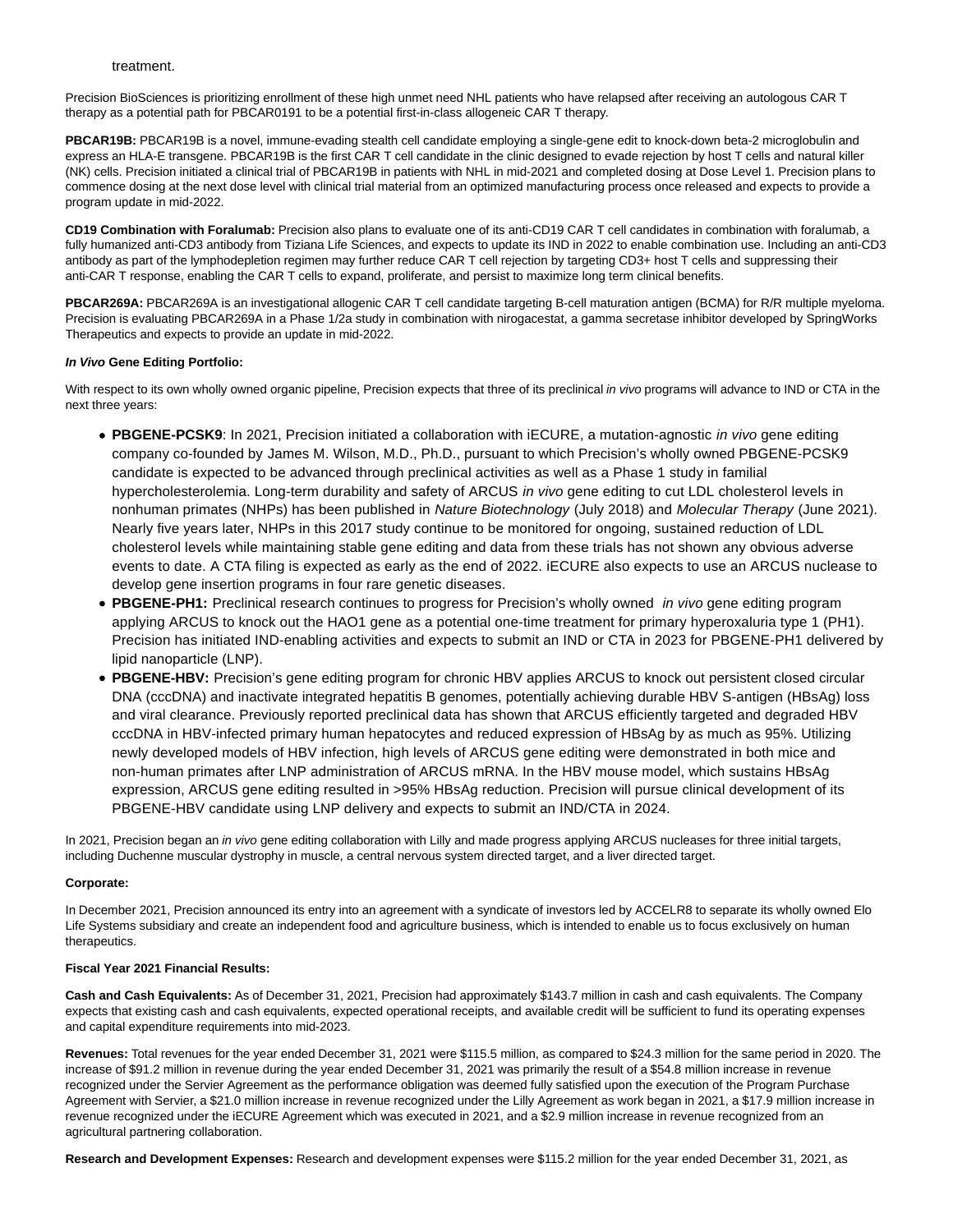compared to \$98.1 million for the same period in 2020. The increase of \$17.1 million in research and development expenses was primarily due to a \$11.3 million increase in expenses related to the Servier Program Purchase Agreement, pursuant to which the Company reacquired all of its global development and commercialization rights related to ex vivo allogeneic CAR T targets previously named by Servier pursuant to the Servier Development and Commercial License Agreement.

**General and Administrative Expenses:** General and administrative expenses were \$39.7 million for the year ended December 31, 2021, as compared to \$36.1 million for the same period in 2020. The increase was primarily due to costs required to meet our growing infrastructure needs, including an increase of \$3.9 million in general and administrative employee-related costs associated with increased wages, share-based compensation, and recruiting costs for key management personnel.

**Net Loss:** Net loss was \$30.6 million, or \$(0.52) per share (basic and diluted), for the year ended December 31, 2021, as compared to a net loss of \$109.0 million, or \$(2.09) per share (basic and diluted), for the same period in 2020.

#### **About Precision BioSciences, Inc.**

Precision BioSciences, Inc. is a clinical stage biotechnology company dedicated to improving life (DTIL) with its novel and proprietary ARCUS® genome editing platform. ARCUS is a highly precise and versatile genome editing platform that was designed with therapeutic safety, delivery, and control in mind. Using ARCUS, the Company's pipeline consists of multiple ex vivo "off-the-shelf" CAR T immunotherapy clinical candidates and several in vivo gene editing candidates designed to cure genetic and infectious diseases where no adequate treatments exist. For more information about Precision BioSciences, please visit [www.precisionbiosciences.com.](https://cts.businesswire.com/ct/CT?id=smartlink&url=http%3A%2F%2Fwww.precisionbiosciences.com&esheet=52596597&newsitemid=20220315005591&lan=en-US&anchor=www.precisionbiosciences.com&index=1&md5=220153e211500d13ef4930f4d0f12bbc)

#### **Forward-Looking Statements**

This press release contains forward-looking statements within the meaning of the Private Securities Litigation Reform Act of 1995. All statements contained in this press release that do not relate to matters of historical fact should be considered forward-looking statements, including, without limitation, statements regarding the clinical development of our product candidates, including the expected timing of further interim updates regarding PBCAR0191, PBCAR19B, and PBCAR269A, the expected timing of future IND and CTA filings, the status and potential clinical benefit of our allogeneic CAR T product candidates, including the potential of our product candidates, if approved, to become best-in-class or first-in-class, expected IND updates and advancement of preclinical programs to IND or CTA, the planned development activities pursuant to our agreement with Tiziana, the planned development activities pursuant to our agreement with iECURE, our expected participation in future industry events and conferences expectations about our operational initiatives and business strategy, and expectations regarding our liquidity and ability to fund operating expenses and capital expenditures requirements. In some cases, you can identify forward-looking statements by terms such as "aim," "anticipate," "believe," "best-in-class", "contemplate," "could," "estimate," "expect," "first-in-class," "goal," "intend," "may," "mission," "plan," "predict," "potential," "look", "project," "should," "target," "will," "would," or the negative thereof and similar words and expressions. Forward-looking statements are based on management's current expectations, beliefs and assumptions and on information currently available to us. Such statements are subject to a number of known and unknown risks, uncertainties and assumptions, and actual results may differ materially from those expressed or implied in the forwardlooking statements due to various important factors, including, but not limited to: our ability to become profitable; our ability to procure sufficient funding and requirements under our current debt instruments and effects of restrictions thereunder; risks associated with raising additional capital; our operating expenses and our ability to predict what those expenses will be; our limited operating history; the success of our programs and product candidates in which we expend our resources; our limited ability or inability to assess the safety and efficacy of our product candidates; our dependence on our ARCUS technology; the initiation, cost, timing, progress, achievement of milestones and results of research and development activities, preclinical or greenhouse studies and clinical or field trials; public perception about genome editing technology and its applications; competition in the genome editing, biopharmaceutical, biotechnology and agricultural biotechnology fields; our or our collaborators' ability to identify, develop and commercialize product candidates; pending and potential liability lawsuits and penalties against us or our collaborators related to our technology and our product candidates; the U.S. and foreign regulatory landscape applicable to our and our collaborators' development of product candidates; our or our collaborators' ability to obtain and maintain regulatory approval of our product candidates, and any related restrictions, limitations and/or warnings in the label of an approved product candidate; our or our collaborators' ability to advance product candidates into, and successfully design, implement and complete, clinical or field trials; potential manufacturing problems associated with the development or commercialization of any of our product candidates; our ability to obtain an adequate supply of T cells from qualified donors; our ability to achieve our anticipated operating efficiencies at our manufacturing facility; delays or difficulties in our and our collaborators' ability to enroll patients; changes in interim "top-line" and initial data that we announce or publish; if our product candidates do not work as intended or cause undesirable side effects; risks associated with applicable healthcare, data protection, privacy and security regulations and our compliance therewith; the rate and degree of market acceptance of any of our product candidates; the success of our existing collaboration agreements, and our ability to enter into new collaboration arrangements; our current and future relationships with and reliance on third parties including suppliers and manufacturers; our ability to obtain and maintain intellectual property protection for our technology and any of our product candidates; potential litigation relating to infringement or misappropriation of intellectual property rights; our ability to effectively manage the growth of our operations; our ability to attract, retain, and motivate key executives and personnel; market and economic conditions; effects of system failures and security breaches; effects of natural and manmade disasters, public health emergencies and other natural catastrophic events; effects of COVID-19 pandemic and variants thereof, or any pandemic, epidemic or outbreak of an infectious disease; insurance expenses and exposure to uninsured liabilities; effects of tax rules; risks related to ownership of our common stock and other important factors discussed under the caption "Risk Factors" in our Quarterly Report on Form 10-Q for the quarterly period ended September 30, 2021, as any such factors may be updated from time to time in our other filings with the SEC, including, but not limited to, our Annual Report on Form 10-K for the fiscal year ended December 31, 2021, which are accessible on the SEC's website at [www.sec.gov a](https://cts.businesswire.com/ct/CT?id=smartlink&url=http%3A%2F%2Fwww.sec.gov&esheet=52596597&newsitemid=20220315005591&lan=en-US&anchor=www.sec.gov&index=2&md5=67fa8f9ebd950bac15fd2567a0ed7e83)nd the Investors page of our website under SEC Filings a[t investor.precisionbiosciences.com.](http://investor.precisionbiosciences.com/)

All forward-looking statements speak only as of the date of this press release and, except as required by applicable law, we have no obligation to update or revise any forward-looking statements contained herein, whether as a result of any new information, future events, changed circumstances or otherwise.

#### **Precision Biosciences, Inc.**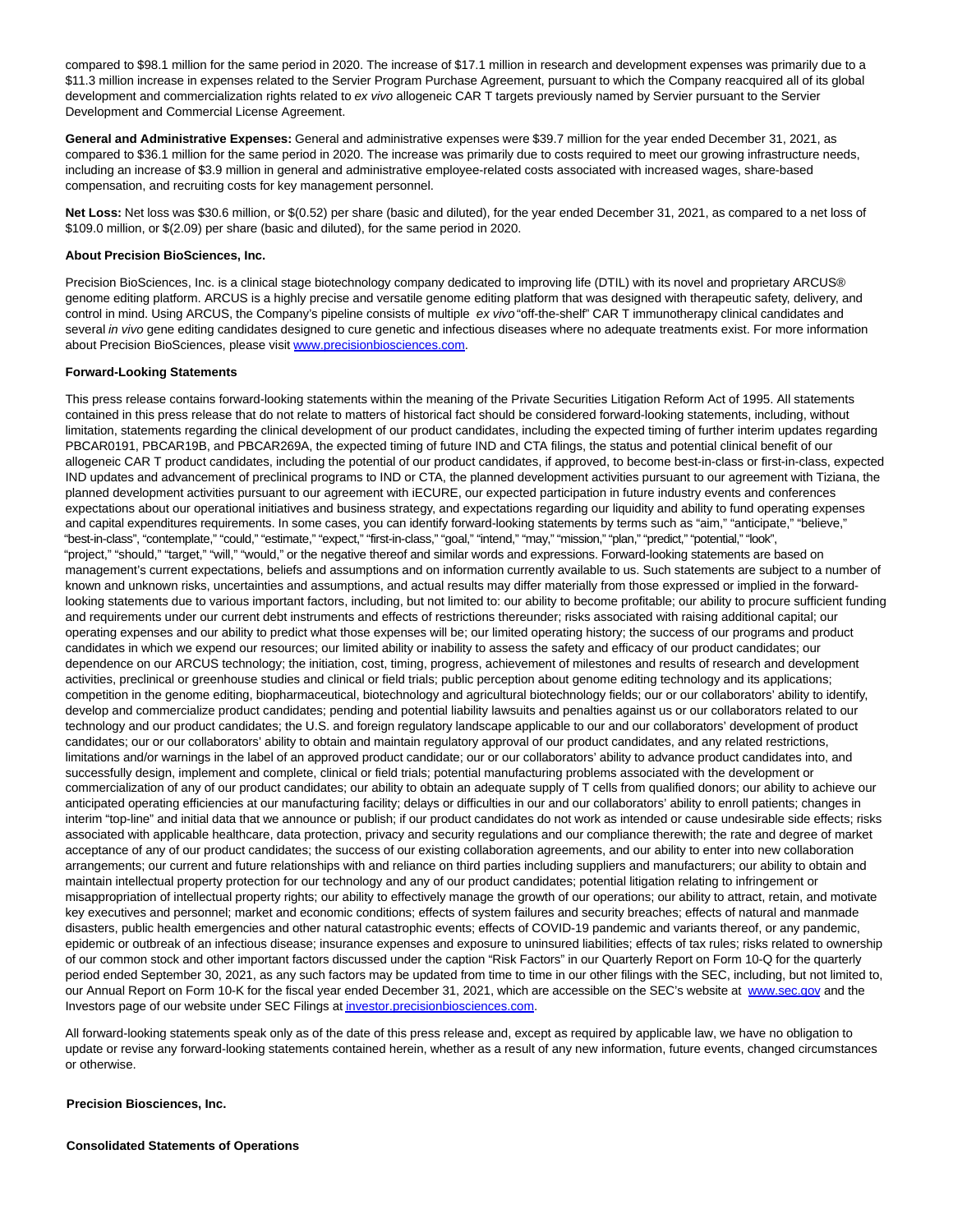# **For the Years Ended December 31,**

|                                                                               |  | 2021       |               |  | 2020            |                        |  |  |
|-------------------------------------------------------------------------------|--|------------|---------------|--|-----------------|------------------------|--|--|
| Revenue                                                                       |  | \$115,529  |               |  | \$24,285        |                        |  |  |
| Operating expenses                                                            |  |            |               |  |                 |                        |  |  |
| Research and development                                                      |  | 115,238    |               |  | 98,061          |                        |  |  |
| General and administrative                                                    |  | 39,693     |               |  | 36,052          |                        |  |  |
| Total operating expenses                                                      |  | 154,931    |               |  | 134,113         |                        |  |  |
| Operating loss                                                                |  | (39, 402)  | $\lambda$     |  | (109, 828)      | $\lambda$              |  |  |
| Other income (expense):                                                       |  |            |               |  |                 |                        |  |  |
| Gain on changes in fair value                                                 |  | 2,555      |               |  |                 |                        |  |  |
| Gain on deconsolidation of subsidiary                                         |  | 5,985      |               |  |                 |                        |  |  |
| Income from equity method investments                                         |  | 184        |               |  |                 |                        |  |  |
| Interest expense                                                              |  | (132)      | $\mathcal{E}$ |  |                 |                        |  |  |
| Interest income                                                               |  | 208        |               |  | 822             |                        |  |  |
| Total other income, net                                                       |  | 8,800      |               |  | 822             |                        |  |  |
| Net loss and net loss attributable to common stockholders \$ (30,602          |  |            |               |  | $)$ \$ (109,006 | $\lambda$              |  |  |
| Net loss per share attributable to common stockholders -<br>basic and diluted |  | \$ (0.52)  |               |  | $)$ \$ (2.09    | $\mathcal{C}^{\prime}$ |  |  |
| Weighted average shares of common stock outstanding -<br>basic and diluted    |  | 58,688,102 |               |  | 52,031,740      |                        |  |  |
| Precision Biosciences, Inc.                                                   |  |            |               |  |                 |                        |  |  |
| <b>Consolidated Balance Sheets Data</b>                                       |  |            |               |  |                 |                        |  |  |

(In thousands)